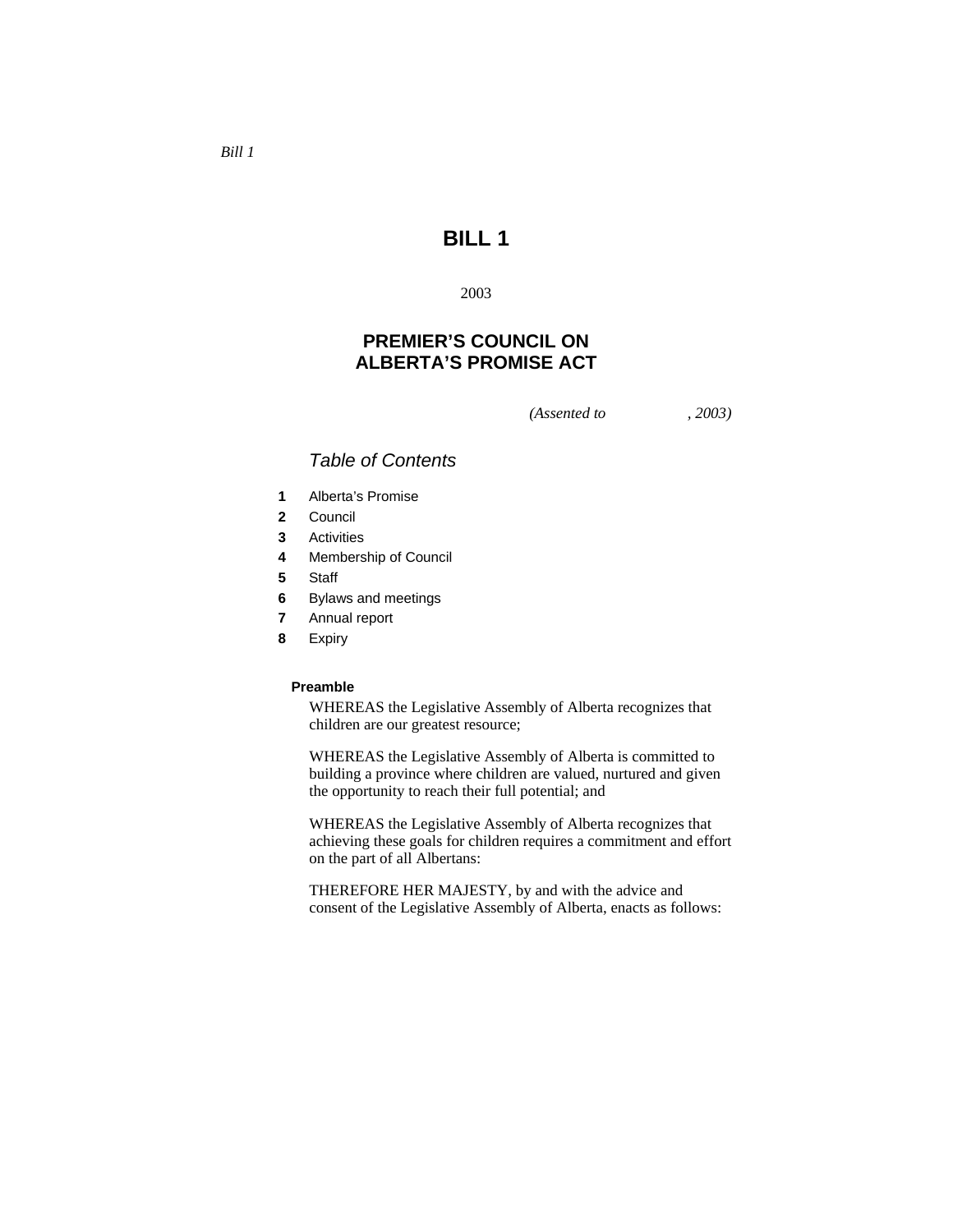### **Alberta's Promise**

**1** Alberta's Promise is an initiative to encourage organizations, corporations and individuals to enhance community resources in order to further the well-being of children.

## **Council**

**2** The Premier's Council on Alberta's Promise is hereby established.

#### **Activities**

- **3** The Council shall
	- (a) act in an advisory capacity with respect to the implementation of Alberta's Promise,
	- (b) promote Alberta's Promise,
	- (c) provide leadership in promoting the development of community strategies to further the well-being of children,
	- (d) raise awareness of the shared responsibility of organizations, corporations and individuals for furthering the well-being of children,
	- (e) encourage financial and other support for initiatives and research that further the well-being of children, and
	- (f) carry out any other activity that the Premier considers appropriate to further the well-being of children.

#### **Membership of Council**

**4(1)** The Council consists of the Premier and those members appointed by the Lieutenant Governor in Council.

**(2)** The Premier is the Chair of the Council.

**(3)** The Lieutenant Governor in Council may appoint a member to be Vice-chair of the Council.

**(4)** A person appointed under subsection (1), other than the Premier, holds office for a term of not more than 3 years as prescribed in the appointment.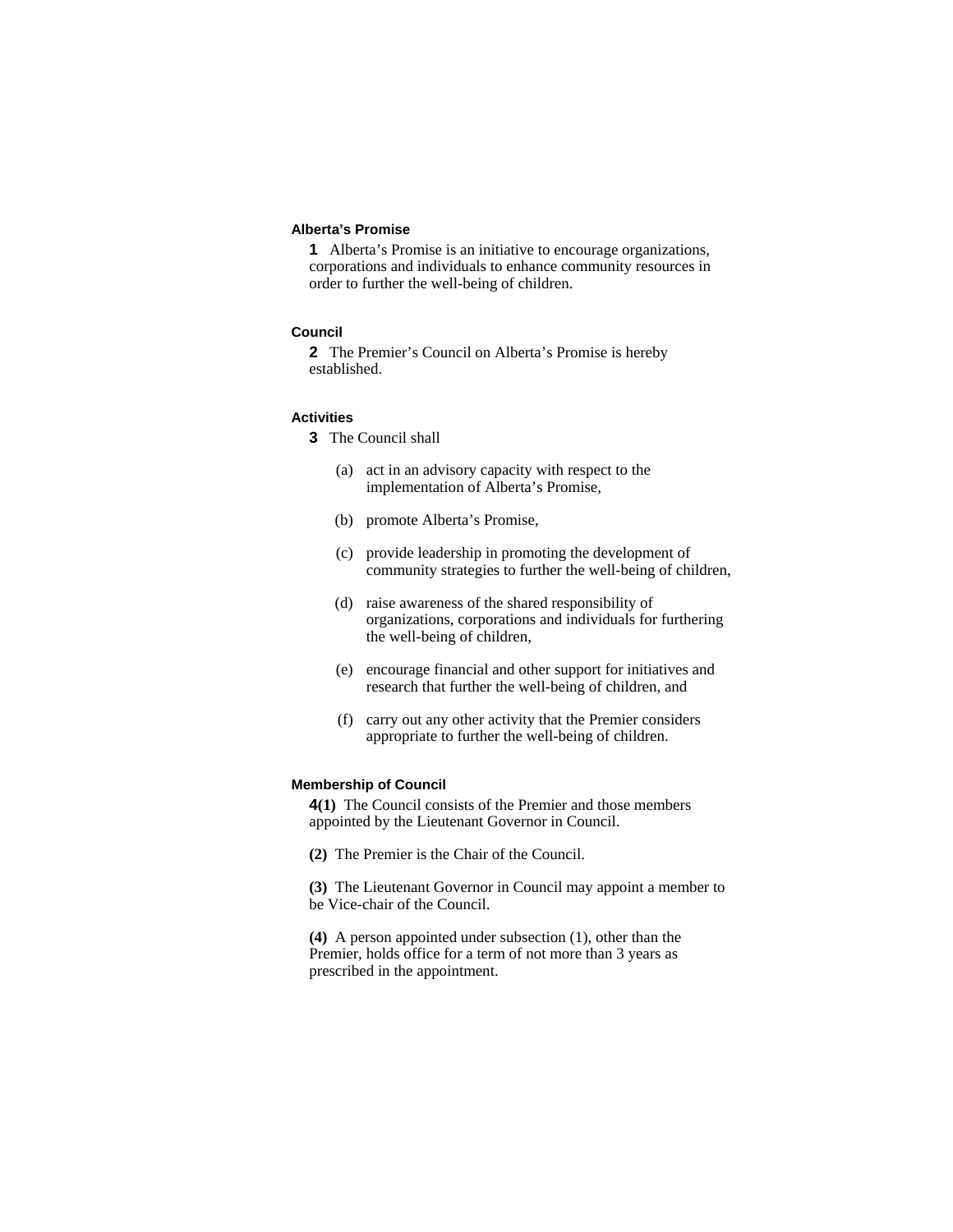**(5)** No remuneration is payable to the members of the Council.

**(6)** The members of the Council may be paid their reasonable travelling, living and other expenses incurred in the course of their duties as members in accordance with an order respecting expenses made by the Lieutenant Governor in Council.

**(7)** A member of the Council continues to hold office after the expiry of the member's term until

- (a) the member is reappointed,
- (b) the member's successor is appointed, or
- (c) a period of 3 months has elapsed,

whichever first occurs.

**(8)** A member of the Council is eligible for reappointment.

## **Staff**

**5** In accordance with the *Public Service Act*, there may be appointed the employees required to conduct the business of the Council.

### **Bylaws and meetings**

**6(1)** The Council may make bylaws for the conduct of the business and affairs of the Council.

**(2)** The Council shall meet at least once in each fiscal year.

**(3)** A majority of the members appointed constitutes a quorum at a meeting of the Council.

## **Annual report**

**7(1)** The Council shall, for each fiscal year, prepare an annual report consisting of a general summary of its activities and the status of the Alberta's Promise initiative.

**(2)** The Premier shall lay a copy of the report before the Legislative Assembly if it is then sitting or, if it is not then sitting, within 15 days after the commencement of the next sitting.